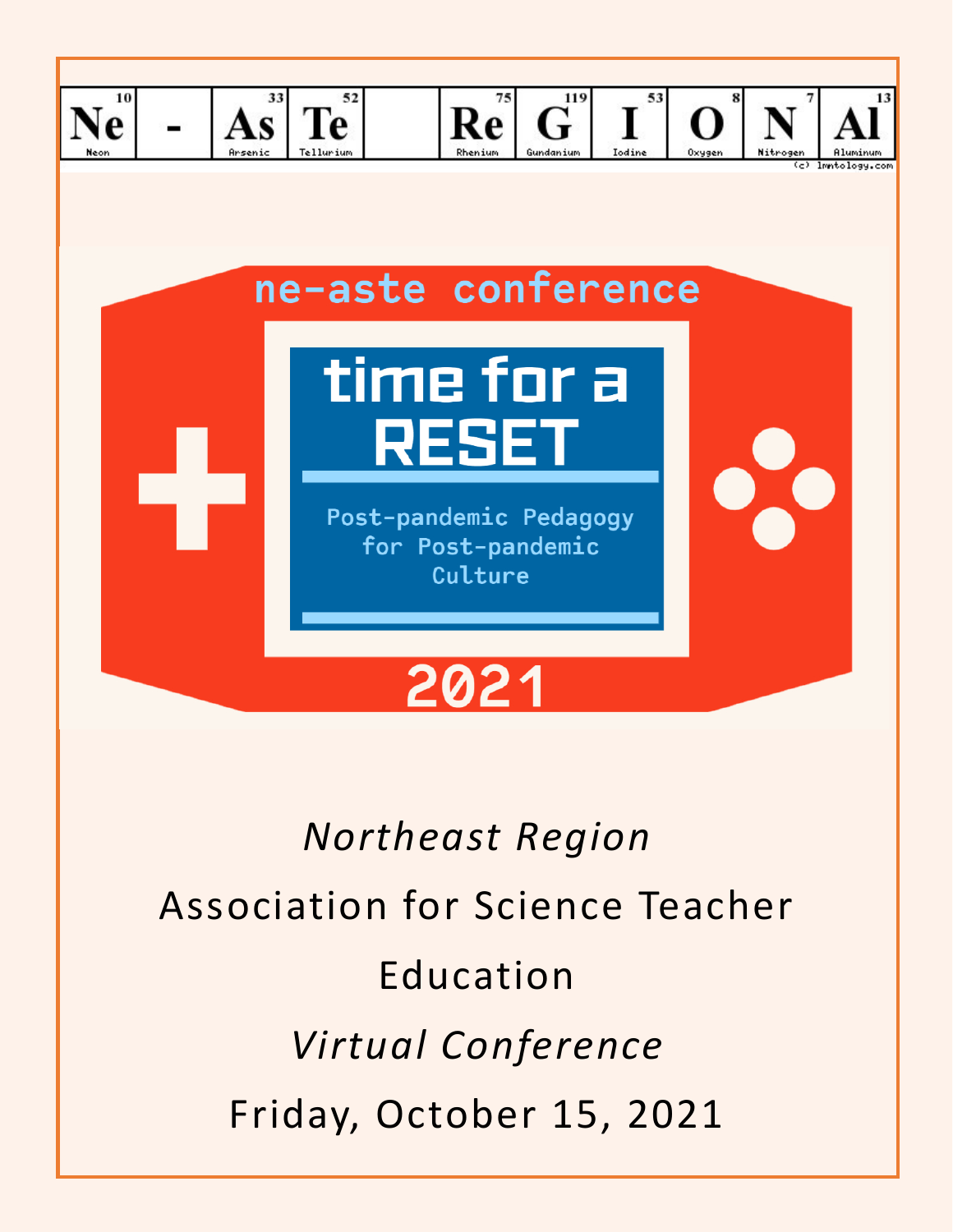# Welcome!

What a year it has been! We had hoped to be in person this year, but the world is not yet ready. We are crossing our fingers to see you at the January national conference in SC! In the meantime, thank you for joining us online again. We hope the presentations from faculty and graduate students push you to examine your own work and that you are able to make some new connections and friends. We are honored to have the NYC public schools Chancellor Porter as our keynote speaker this year. As a lifelong educator in one of the most high-needs areas in our region, we felt her remarks during this critical juncture in contemporary history would give some perspective on education's needs and what's next for public schooling. We hope you enjoy the conference and we hope to see you in person soon!





Amanda M. Gunning, PhD Sheila Borges Rajguru, PhD Seema Rivera, PhD Mercy College, NY Rutgers University, NJ Clarkson University, NY agunning@mercy.edu sheila.rajguru@ssw.rutgers.edu riveras@clarkson.edu

The Northeast Chapter of the Association for Science Teacher Education is committed to promoting excellence in science teacher education through scholarship and innovation. Please contact current regional leaders for more information and consider getting involved with our international organization.

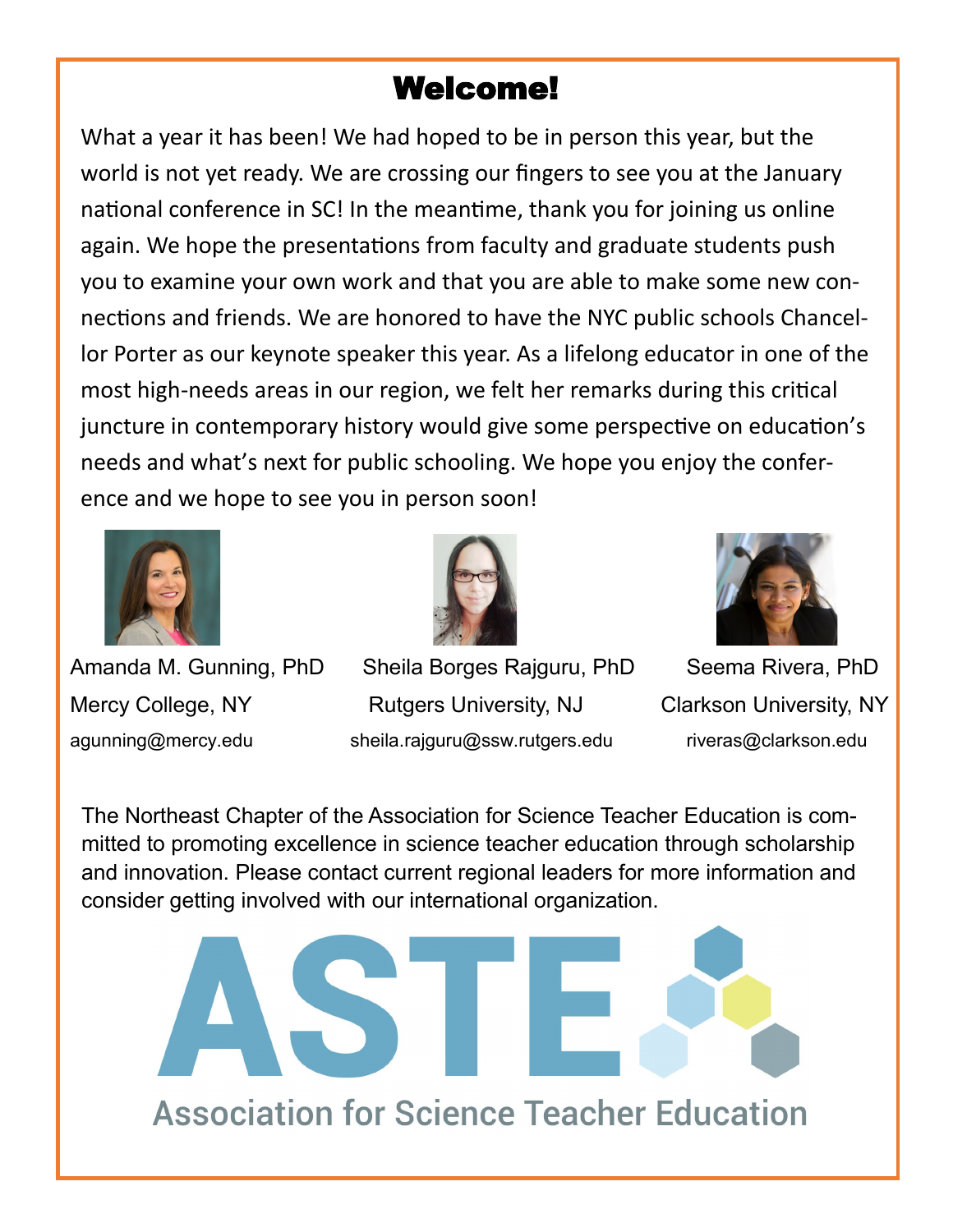# WELCOME & KEYNOTE 9:00-9:55AM

# **Zoom A:** *click [here](https://clarkson.zoom.us/j/91751773295?pwd=VU5RRE9KdjJ5MFNHdDBOdEY0TllGUT09) to join, passcode: 516254* **Welcome:** NE-ASTE Executive Board **Keynote Address: Chancellor Meisha Porter**



Meisha Porter is Chancellor of the New York City Department of Education, the largest school system in the nation. Appointed on March 15, 2021, she is the first Black woman to lead the education of the system's 1 million students in over 1,800 schools. A lifelong New Yorker and product of the City's public schools, Chancellor Porter has climbed every rung of the DOE's professional ladder over nearly 25 years: community coordinator, Eng-

lish teacher, assistant principal, principal, district superintendent, and Bronx executive superintendent before ascending to Chancellor. Under her leadership in her most recent position, graduation rate increases in the Bronx outpaced the gains of other boroughs. Her vast experience in the system makes her the ideal leader to advance us toward fully reopening our buildings to all students while accelerating progress toward equity and excellence for all.

A recipient of the National Association of Negro Women's Sojourner Truth Award, Porter has been a Columbia University Cahn fellow and an Aspen Institute fellow. She has taught at CUNY as an adjunct professor and participated in the Harvard University National Institute for Urban School Leaders and is a member of the Fordham University – Carnegie Foundation iLead team.

Porter received her Bachelor of Arts degree in English from Hunter College, concentrating in Cross Cultural Literature and Black and Puerto Rican Studies. She later received her Master's Degree in Administration and Supervision from Mercy College and completed her School District Leader certification through the NYC Advanced Leadership Institute. She is currently pursuing a doctorate in education at Fordham University.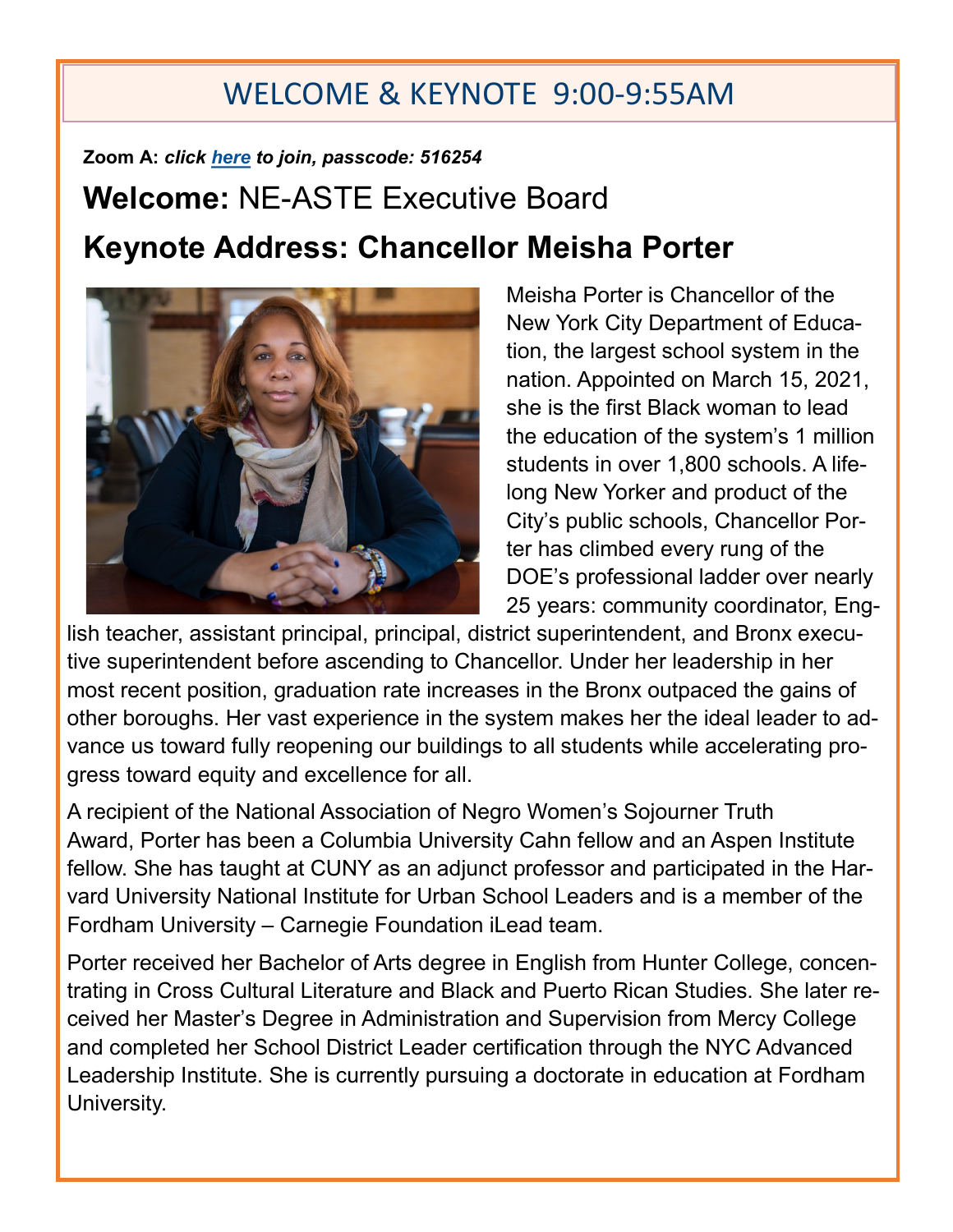### ROUNDTABLE DISCUSSIONS I: 10:00—10:25 AM

*The format for this year's roundtable discussions is 25 minutes for each discussion. The link provided is for both discussions in that room. Feel free to switch rooms, if desired.* 

**Zoom A:** *click [here](https://clarkson.zoom.us/j/91751773295?pwd=VU5RRE9KdjJ5MFNHdDBOdEY0TllGUT09) to join, passcode: 516254*

*Collaborating for Student-centered, Equity-focused Teaching* 

Karen Woodruff, Endeavor STEM Teaching Certificate Project, kwoodruff@us-satellite.net William Green, Teachers College, green.creative.education@gmail.com

**Zoom B:** *click [here](https://rutgers.zoom.us/j/99380601177?pwd=Rk5OOGt1Nkh6aVJEUkpVRktqMG1FUT09) to join, passcode: 634775 Meeting the Challenge of Place-Based Professional Learning in a Remote Online World* 

Regina Toolin, University of Vermont, rtoolin@uvm.edu

# ROUNDTABLE DISCUSSIONS II: 10:30—10:55 AM

**Zoom A:** *click [here](https://clarkson.zoom.us/j/91751773295?pwd=VU5RRE9KdjJ5MFNHdDBOdEY0TllGUT09) to join, passcode: 516254 What High School STEM Teachers Need to Know*  Judith Gouraige, Stony Brook University, *imgouraige6@gmail.com* 

**Zoom B:** *click [here](https://mercy.zoom.us/j/91900834500?pwd=OFFTWStkR0ZqYmJQY29PUStoaXJSQT09) to join, passcode: 634775 Nine Days Is Better than No Days: Summer Science Teaching Experiences for Undergraduates During Covid*  Maria Rivera Maulucci, Barnard College , mriveram@barnard.edu

Martina McCrory, Hartford Magnet Trinity College Academy, mriveram@barnard.edu

#### *Zoom Room Information:*

Room A: [https://clarkson.zoom.us/j/91751773295?pwd=VU5RRE9KdjJ5MFNHdDBOdEY0TllGUT09](https://nam12.safelinks.protection.outlook.com/?url=https%3A%2F%2Fclarkson.zoom.us%2Fj%2F91751773295%3Fpwd%3DVU5RRE9KdjJ5MFNHdDBOdEY0TllGUT09&data=04%7C01%7Cagunning%40mercy.edu%7C786dd718ed6e4ce4b9ac08d989c34b90%7C88404777f24b4e1cada1bde9cda22754%7C0%7C0%7C6) Meeting ID: 917 5177 3295 , Passcode: 516254 Phone: +13126266799

Room B: <https://mercy.zoom.us/j/91900834500?pwd=OFFTWStkR0ZqYmJQY29PUStoaXJSQT09> Meeting ID: 919 0083 4500, Passcode: 634775 Phone: +16465588656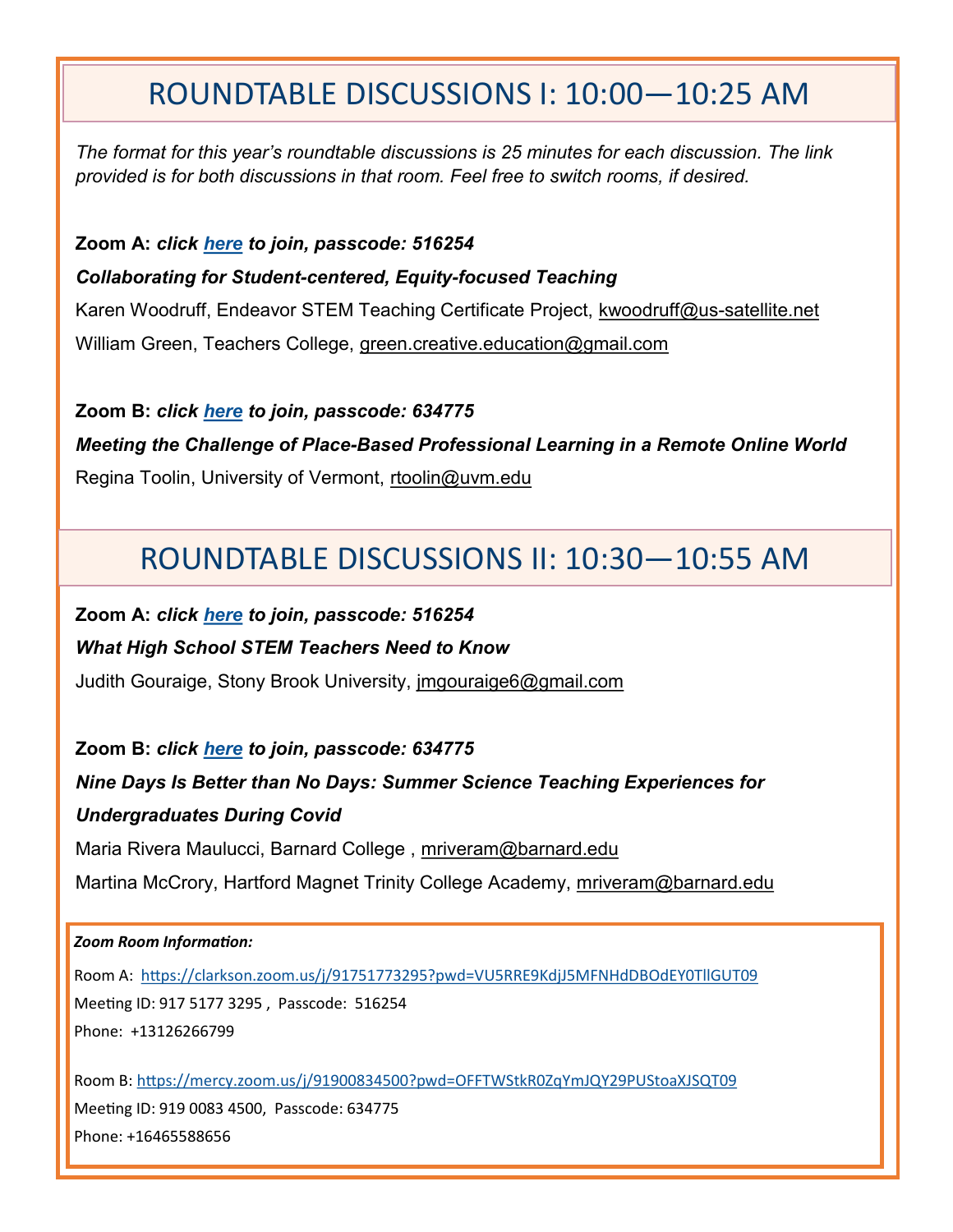# POSTER SESSION: 11:00—11:30AM

*The format for this year's poster session is via Padlet. Please use this time to visit the posters and comment via this link: <https://padlet.com/mercySTEM/6rg8aed92r4ucx3j>*

*From Participant to Observer: A Model of Collaboration Across Disciplines*  Ibrahim Dincer, Teachers College, idd2108@tc.columbia.edu Jessica Riccio, Teachers College, ricco@tc.edu Amanda Mazin, Teachers College, anl2105@tc.columbia.edu

*Projecting a Near-Peer Mentoring Network: Including Remote Home School Student Teams in the FISAR Authentic STEM Learning Experience* 

John Hanning, Archimedes Aerospace LLC, jhanning@archimedesaerospace.com Jennifer Barlow, Team Barlow Homeschooling, barlow@pivot.net Duncan Hacker, Archimedes Aerospace LLC, djhax.hacker@gmail.com

*Examining Teachers' Use of Pre-Written Chemistry Lessons in Elementary School*  Alexandria Alveshere, University of Vermont, amalvesh@uvm.edu

*Developing Online Communities to Support Local STEM Education*  Eliza Bobek, University of Massachusetts Lowell, Eliza\_Bobek@uml.edu

*Projecting a Near-Peer Mentoring Network – From VT to the Mun in Kerbal Space Program,* Wesley Barlow, Archimedes Aerospace LLC, wesleybarlow223@gmail.com Jennifer Barlow, Team Barlow Homeschooling, barlow@pivot.net Duncan Hacker, Archimedes Aerospace LLC, djhax.hacker@gmail.com

*Analyzing Category-level Performance on the Praxis Earth and Space Science: Content Knowledge Test. Who are the Prospective Teachers and What Do They Know?*  Rachel Ndembera, Stony Brook University, rachel.ndembera@stonybrook.edu

*Projecting a Near Peer Mentoring Network –Flying and Coaching the Virtual RC Field*  William Barlow, Archimedes Aerospace LLC, willbarlow129@gmail.com Jennifer Barlow, Team Barlow Homeschooling, barlow@pivot.net Duncan Hacker, Archimedes Aerospace LLC, djhax.hacker@gmail.com

*Examining the Integration of Robotics in a STEM Teacher Certificate Program* Amanda M. Gunning, Mercy College, agunning@mercy.edu Kristen V. Napolitano, Mercy College Center of STEM Education, knapolitano2@mercy.edu Meghan E. Marrero, Mercy College, mmarrero3@mercy.edu

# LUNCH CONVERSATIONS: 11:45 - 12:15PM

#### **Zoom A, Various Breakout Rooms:** *click [here](https://clarkson.zoom.us/j/91751773295?pwd=VU5RRE9KdjJ5MFNHdDBOdEY0TllGUT09) to join, passcode: 516254*

*In an effort to promote networking and connections, we encourage you to join a breakout room and have lunch with colleagues to get to know new people and catch up with old friends.*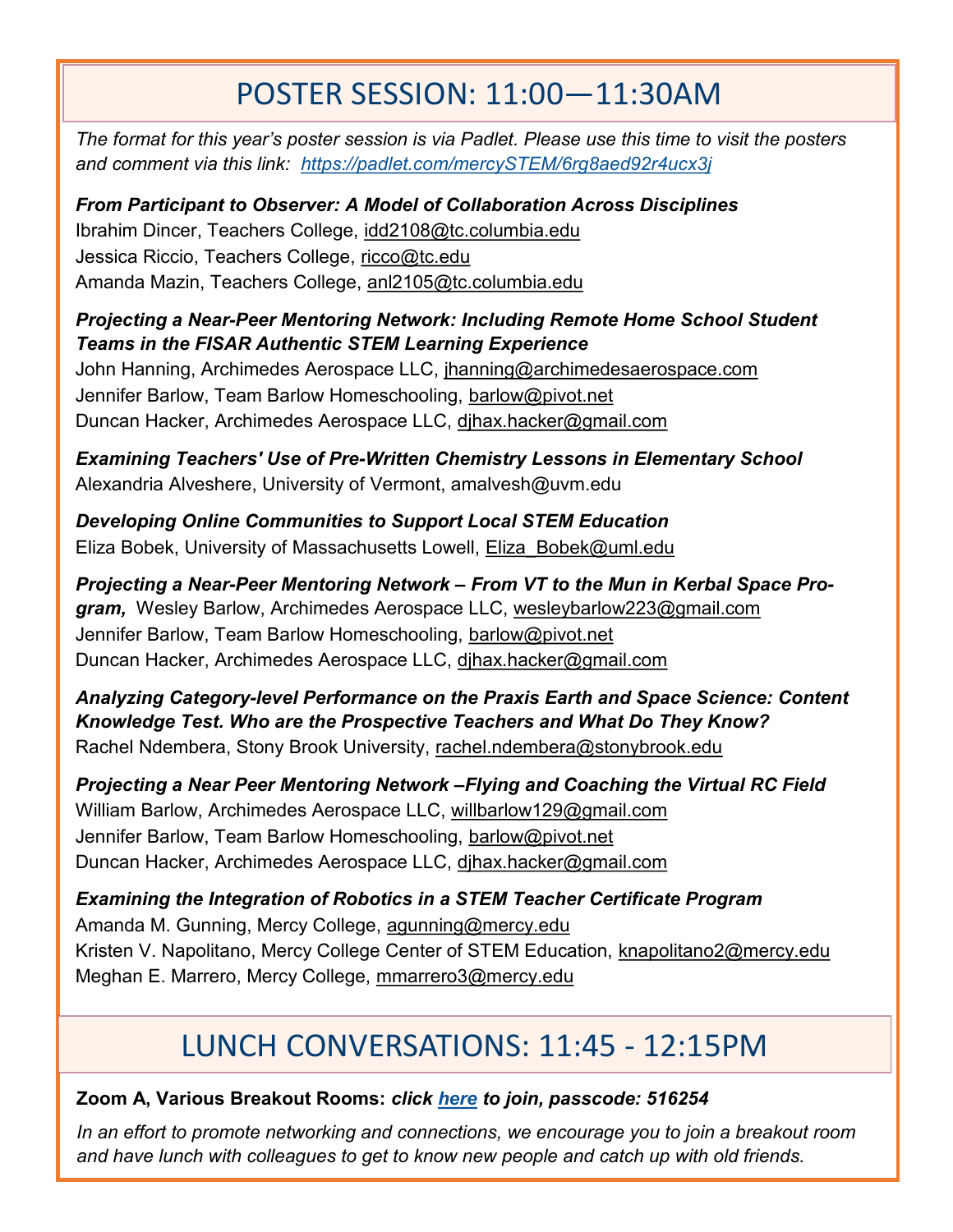# PRESENTATIONS SESSION: 12:30—1:30PM

*The format for this year's presentations is to share a 15 minute live presentation, followed by five-eight minutes for Q & A.* 

#### **Zoom A:** *click [here](https://clarkson.zoom.us/j/91751773295?pwd=VU5RRE9KdjJ5MFNHdDBOdEY0TllGUT09) to join, passcode: 516254*

*Science Lesson Plans with Social Justice in Mind* Comfort Ateh, Providence College, cateh@providence.edu Justin Babu, Providence College, jbabu@friars.providence.edu Maria Gentile, Providence College, mgentil6@friars.providence.edu

*The E in STEM - What You Need to Know About Engineering But Didn't Know to Ask*  AnnMarie Flynn, Teachers College, amf2282@tc.columbia.edu

#### *The History of the Astronomy Regents Examination in New York State*

Zachary Richards, Suffolk County Community College/Stony Brook University, richarz@sunysuffolk.edu Thomas Bruckner, Nassau Community College, thomas.bruckner@ncc.edu Keith Sheppard, Stony Brook University, keith.sheppard@stonybrook.edu

#### **Zoom B:** *click [here](https://mercy.zoom.us/j/91900834500?pwd=OFFTWStkR0ZqYmJQY29PUStoaXJSQT09) to join, passcode: 634775*

#### *Exploring Secondary Master Teachers' Continuing Tensions with Emergency Remote STEM Teaching*

Jeffrey Radloff, SUNY Cortland, jeffrey.radloff@cortland.edu Dominick Fantacone, SUNY Cortland, dominick.fantacone@cortland.edu Angela Pagano, SUNY System Administration, angela.pagano@suny.edu

#### *Constructing Collaborative Experiences in Special Education and Science: Starting at the Pipeline*

Jessica Riccio, Teachers College, riccio@tc.edu Amanda Mazin, Teachers College, anl2105@tc.columbia.edu

#### *Teacher Educator Preparation: Experiences in a Multi-Tiered Mentoring Program in Science Teacher Education*

Lorna Otero, Teachers College, lvo2102@tc.columbia.edu Emelia Pelliccio, Teachers College, ejp2157@tc.columbia.edu Ibrahim Dincer, Teachers College, idd2108@tc.columbia.edu